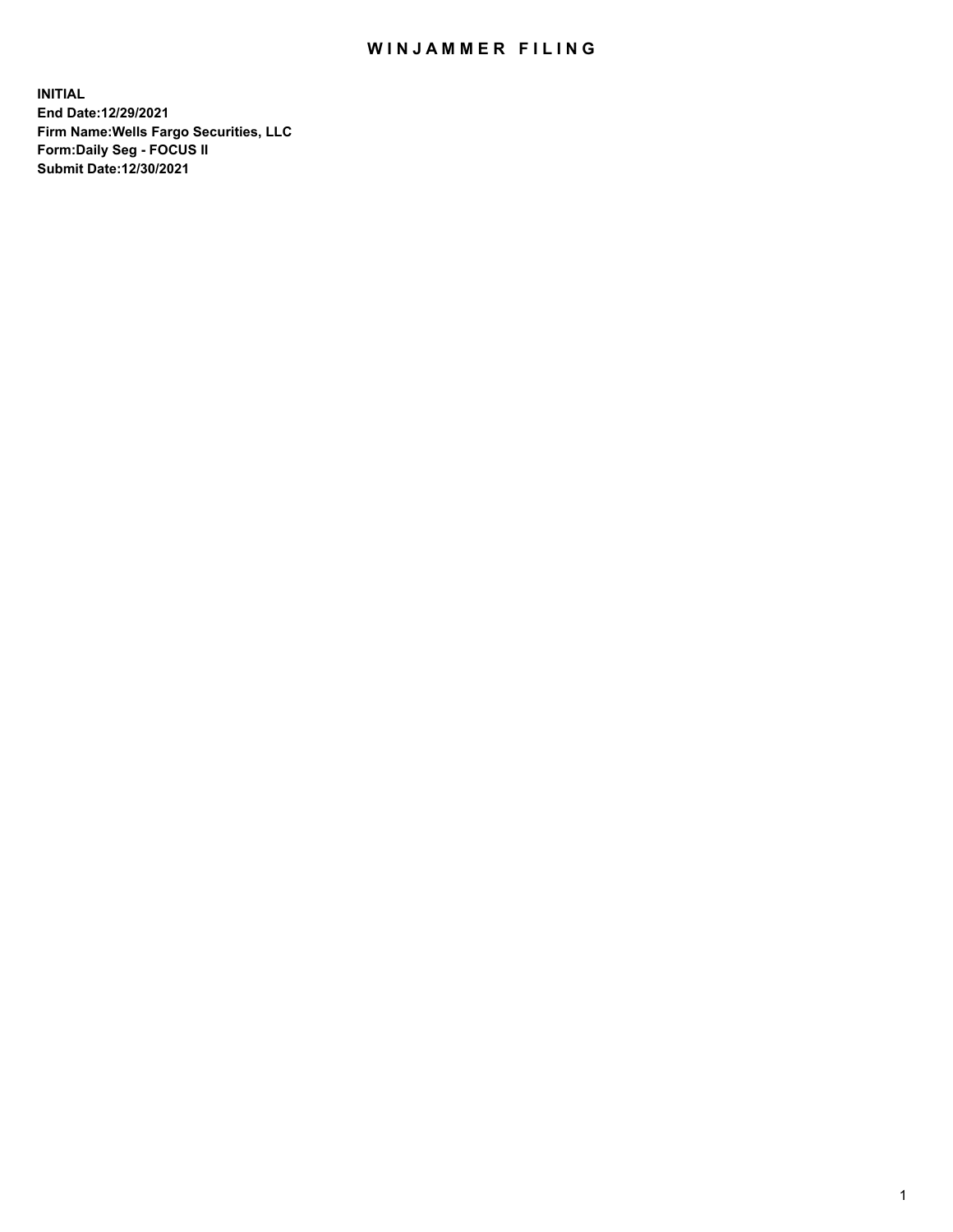**INITIAL End Date:12/29/2021 Firm Name:Wells Fargo Securities, LLC Form:Daily Seg - FOCUS II Submit Date:12/30/2021 Daily Segregation - Cover Page**

| Name of Company                                                                                                                                                                                                                                                                                                                | <b>Wells Fargo Securities LLC</b>                           |
|--------------------------------------------------------------------------------------------------------------------------------------------------------------------------------------------------------------------------------------------------------------------------------------------------------------------------------|-------------------------------------------------------------|
| <b>Contact Name</b>                                                                                                                                                                                                                                                                                                            | <b>James Gnall</b>                                          |
| <b>Contact Phone Number</b>                                                                                                                                                                                                                                                                                                    | 917-699-6822                                                |
| <b>Contact Email Address</b>                                                                                                                                                                                                                                                                                                   | james.w.gnall@wellsfargo.com                                |
| FCM's Customer Segregated Funds Residual Interest Target (choose one):<br>a. Minimum dollar amount: ; or<br>b. Minimum percentage of customer segregated funds required:% ; or<br>c. Dollar amount range between: and; or<br>d. Percentage range of customer segregated funds required between:% and%.                         | 115,000,000<br><u>0</u><br>0 <sub>0</sub><br>0 <sub>0</sub> |
| FCM's Customer Secured Amount Funds Residual Interest Target (choose one):<br>a. Minimum dollar amount: ; or<br>b. Minimum percentage of customer secured funds required:%; or<br>c. Dollar amount range between: and; or<br>d. Percentage range of customer secured funds required between:% and%.                            | 30,000,000<br><u>0</u><br>00<br>0 <sub>0</sub>              |
| FCM's Cleared Swaps Customer Collateral Residual Interest Target (choose one):<br>a. Minimum dollar amount: ; or<br>b. Minimum percentage of cleared swaps customer collateral required:% ; or<br>c. Dollar amount range between: and; or<br>d. Percentage range of cleared swaps customer collateral required between:% and%. | 340,000,000<br><u>0</u><br>0 <sub>0</sub><br>0 <sub>0</sub> |

Attach supporting documents CH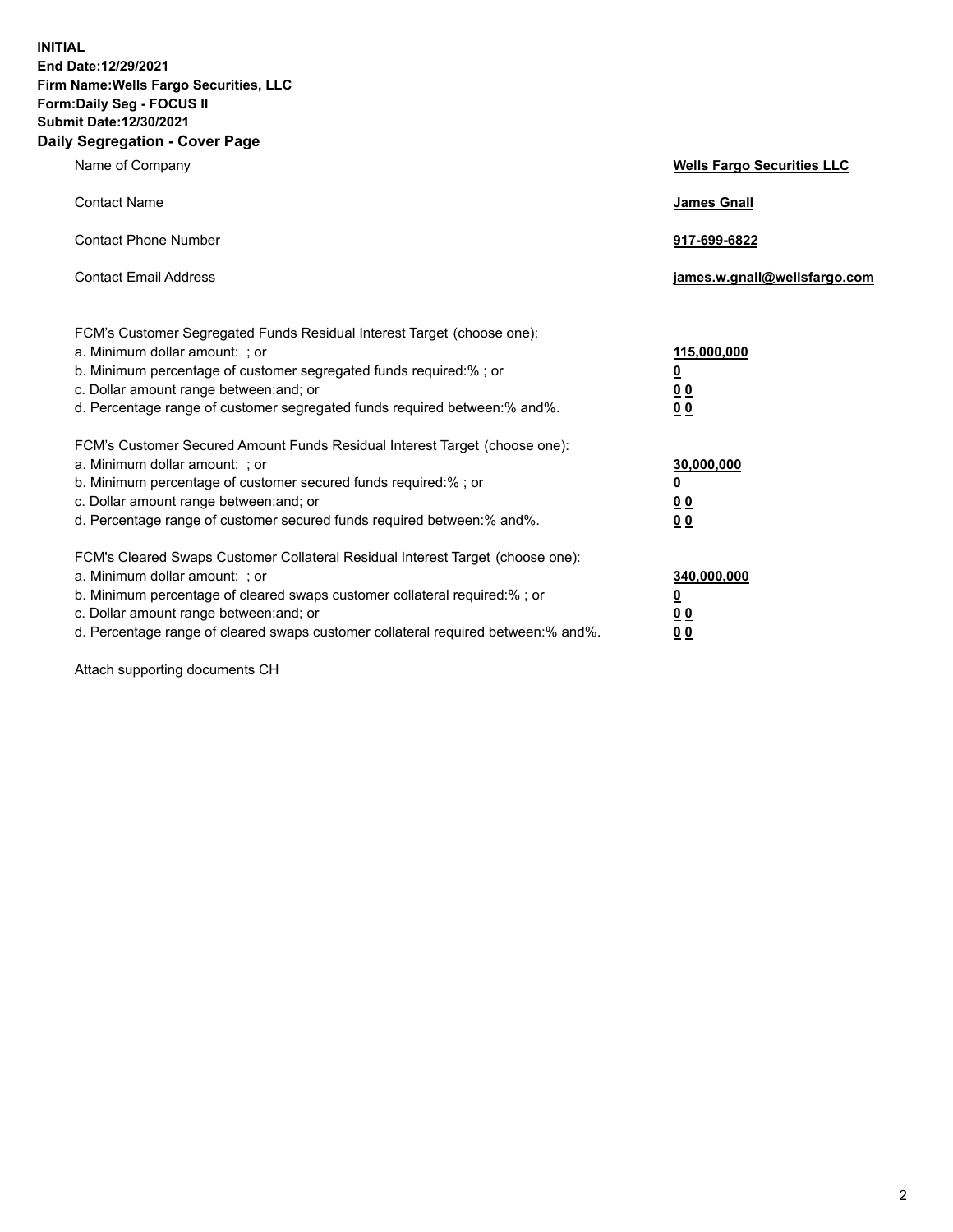**INITIAL End Date:12/29/2021 Firm Name:Wells Fargo Securities, LLC Form:Daily Seg - FOCUS II Submit Date:12/30/2021**

## **Daily Segregation - Secured Amounts**

|     | Foreign Futures and Foreign Options Secured Amounts                                         |                               |
|-----|---------------------------------------------------------------------------------------------|-------------------------------|
|     | Amount required to be set aside pursuant to law, rule or regulation of a foreign            | $0$ [7305]                    |
|     | government or a rule of a self-regulatory organization authorized thereunder                |                               |
| 1.  | Net ledger balance - Foreign Futures and Foreign Option Trading - All Customers             |                               |
|     | A. Cash                                                                                     | 175,440,325 [7315]            |
|     | B. Securities (at market)                                                                   | 197,066,038 [7317]            |
| 2.  | Net unrealized profit (loss) in open futures contracts traded on a foreign board of trade   | 31,354,170 [7325]             |
| 3.  | Exchange traded options                                                                     |                               |
|     | a. Market value of open option contracts purchased on a foreign board of trade              | 3,146 [7335]                  |
|     | b. Market value of open contracts granted (sold) on a foreign board of trade                | $0$ [7337]                    |
| 4.  | Net equity (deficit) (add lines 1. 2. and 3.)                                               | 403,863,679 [7345]            |
| 5.  | Account liquidating to a deficit and account with a debit balances - gross amount           | 12,256,008 [7351]             |
|     | Less: amount offset by customer owned securities                                            | -12,255,733 [7352] 275 [7354] |
| 6.  | Amount required to be set aside as the secured amount - Net Liquidating Equity              | 403,863,954 [7355]            |
|     | Method (add lines 4 and 5)                                                                  |                               |
| 7.  | Greater of amount required to be set aside pursuant to foreign jurisdiction (above) or line | 403,863,954 [7360]            |
|     | 6.                                                                                          |                               |
|     | FUNDS DEPOSITED IN SEPARATE REGULATION 30.7 ACCOUNTS                                        |                               |
| 1.  | Cash in banks                                                                               |                               |
|     | A. Banks located in the United States                                                       | 83,262,268 [7500]             |
|     | B. Other banks qualified under Regulation 30.7                                              | 23,440,329 [7520] 106,702,597 |
|     |                                                                                             | [7530]                        |
| 2.  | Securities                                                                                  |                               |
|     | A. In safekeeping with banks located in the United States                                   | 132,881,917 [7540]            |
|     | B. In safekeeping with other banks qualified under Regulation 30.7                          | 0 [7560] 132,881,917 [7570]   |
| 3.  | Equities with registered futures commission merchants                                       |                               |
|     | A. Cash                                                                                     | 52,269,360 [7580]             |
|     | <b>B.</b> Securities                                                                        | 74,187,782 [7590]             |
|     | C. Unrealized gain (loss) on open futures contracts                                         | -21,836,478 [7600]            |
|     | D. Value of long option contracts                                                           | 3,146 [7610]                  |
|     | E. Value of short option contracts                                                          | 0 [7615] 104,623,810 [7620]   |
| 4.  | Amounts held by clearing organizations of foreign boards of trade                           |                               |
|     | A. Cash                                                                                     | $0$ [7640]                    |
|     | <b>B.</b> Securities                                                                        | $0$ [7650]                    |
|     | C. Amount due to (from) clearing organization - daily variation                             | $0$ [7660]                    |
|     | D. Value of long option contracts                                                           | $0$ [7670]                    |
|     | E. Value of short option contracts                                                          | 0 [7675] 0 [7680]             |
| 5.  | Amounts held by members of foreign boards of trade                                          |                               |
|     | A. Cash                                                                                     | -45,000,044 [7700]            |
|     | <b>B.</b> Securities                                                                        | 180,062,300 [7710]            |
|     | C. Unrealized gain (loss) on open futures contracts                                         | 43,625,954 [7720]             |
|     | D. Value of long option contracts                                                           | $0$ [7730]                    |
|     | E. Value of short option contracts                                                          | 0 [7735] 178,688,210 [7740]   |
| 6.  | Amounts with other depositories designated by a foreign board of trade                      | $0$ [7760]                    |
| 7.  | Segregated funds on hand                                                                    | $0$ [7765]                    |
| 8.  | Total funds in separate section 30.7 accounts                                               | 522,896,534 [7770]            |
| 9.  | Excess (deficiency) Set Aside for Secured Amount (subtract line 7 Secured Statement         | 119,032,580 [7380]            |
|     | Page 1 from Line 8)                                                                         |                               |
| 10. | Management Target Amount for Excess funds in separate section 30.7 accounts                 | 30,000,000 [7780]             |
|     |                                                                                             |                               |

11. Excess (deficiency) funds in separate 30.7 accounts over (under) Management Target **89,032,580** [7785]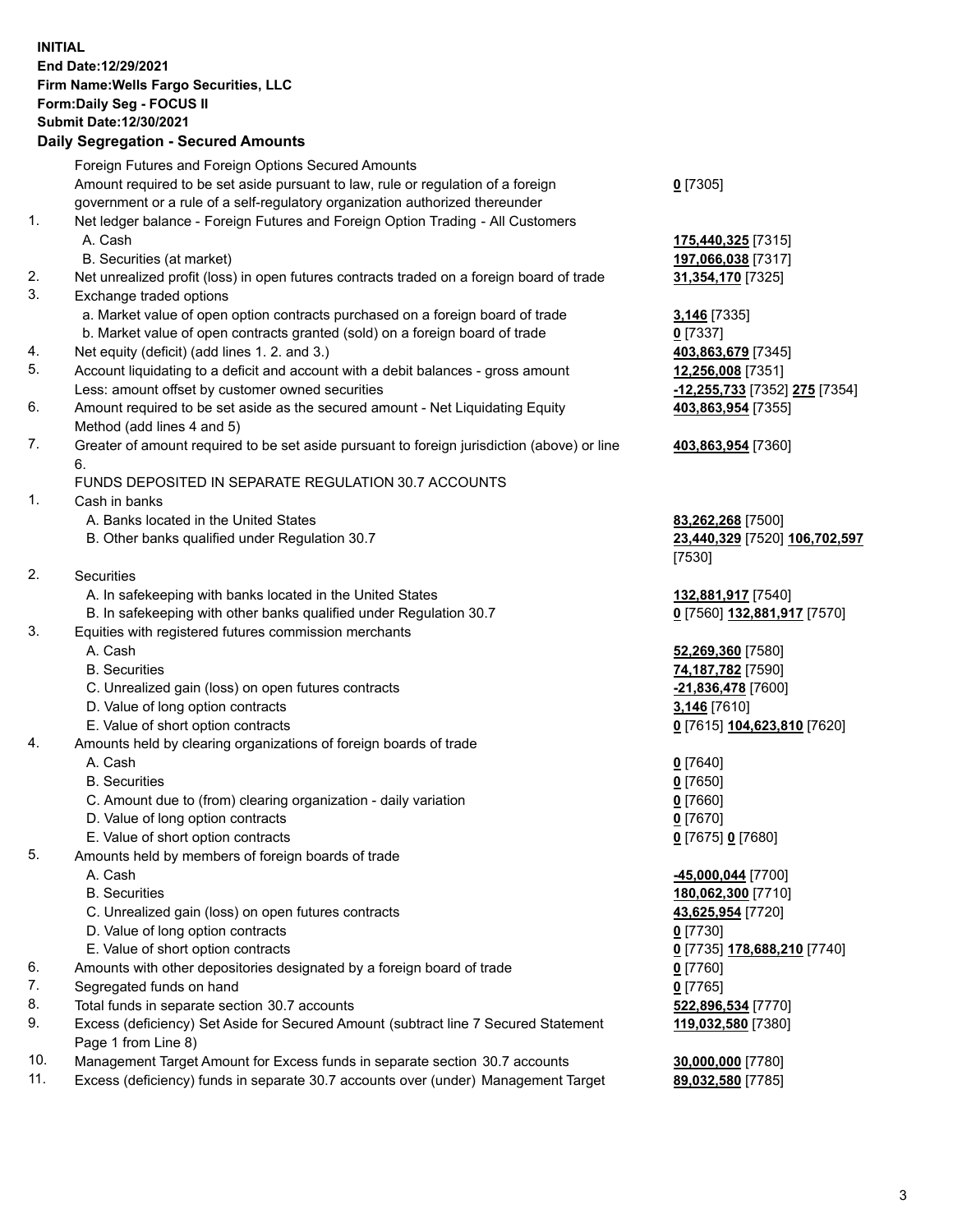**INITIAL End Date:12/29/2021 Firm Name:Wells Fargo Securities, LLC Form:Daily Seg - FOCUS II Submit Date:12/30/2021 Daily Segregation - Segregation Statement** SEGREGATION REQUIREMENTS(Section 4d(2) of the CEAct) 1. Net ledger balance A. Cash **2,732,354,960** [7010] B. Securities (at market) **2,125,531,346** [7020] 2. Net unrealized profit (loss) in open futures contracts traded on a contract market **228,198,714** [7030] 3. Exchange traded options A. Add market value of open option contracts purchased on a contract market **1,068,592,677** [7032] B. Deduct market value of open option contracts granted (sold) on a contract market **-1,066,984,180** [7033] 4. Net equity (deficit) (add lines 1, 2 and 3) **5,087,693,517** [7040] 5. Accounts liquidating to a deficit and accounts with debit balances - gross amount **102,604,550** [7045] Less: amount offset by customer securities **-99,489,304** [7047] **3,115,246** [7050] 6. Amount required to be segregated (add lines 4 and 5) **5,090,808,763** [7060] FUNDS IN SEGREGATED ACCOUNTS 7. Deposited in segregated funds bank accounts A. Cash **239,177,161** [7070] B. Securities representing investments of customers' funds (at market) **510,169,570** [7080] C. Securities held for particular customers or option customers in lieu of cash (at market) **364,431,503** [7090] 8. Margins on deposit with derivatives clearing organizations of contract markets A. Cash **2,424,546,726** [7100] B. Securities representing investments of customers' funds (at market) **349,532,200** [7110] C. Securities held for particular customers or option customers in lieu of cash (at market) **1,761,099,843** [7120] 9. Net settlement from (to) derivatives clearing organizations of contract markets **-4,588,375** [7130] 10. Exchange traded options A. Value of open long option contracts **1,068,592,677** [7132] B. Value of open short option contracts **-1,066,984,180** [7133] 11. Net equities with other FCMs A. Net liquidating equity **0** [7140] B. Securities representing investments of customers' funds (at market) **0** [7160] C. Securities held for particular customers or option customers in lieu of cash (at market) **0** [7170] 12. Segregated funds on hand **0** [7150] 13. Total amount in segregation (add lines 7 through 12) **5,645,977,125** [7180] 14. Excess (deficiency) funds in segregation (subtract line 6 from line 13) **555,168,362** [7190]

- 15. Management Target Amount for Excess funds in segregation **115,000,000** [7194]
- 16. Excess (deficiency) funds in segregation over (under) Management Target Amount Excess

**440,168,362** [7198]